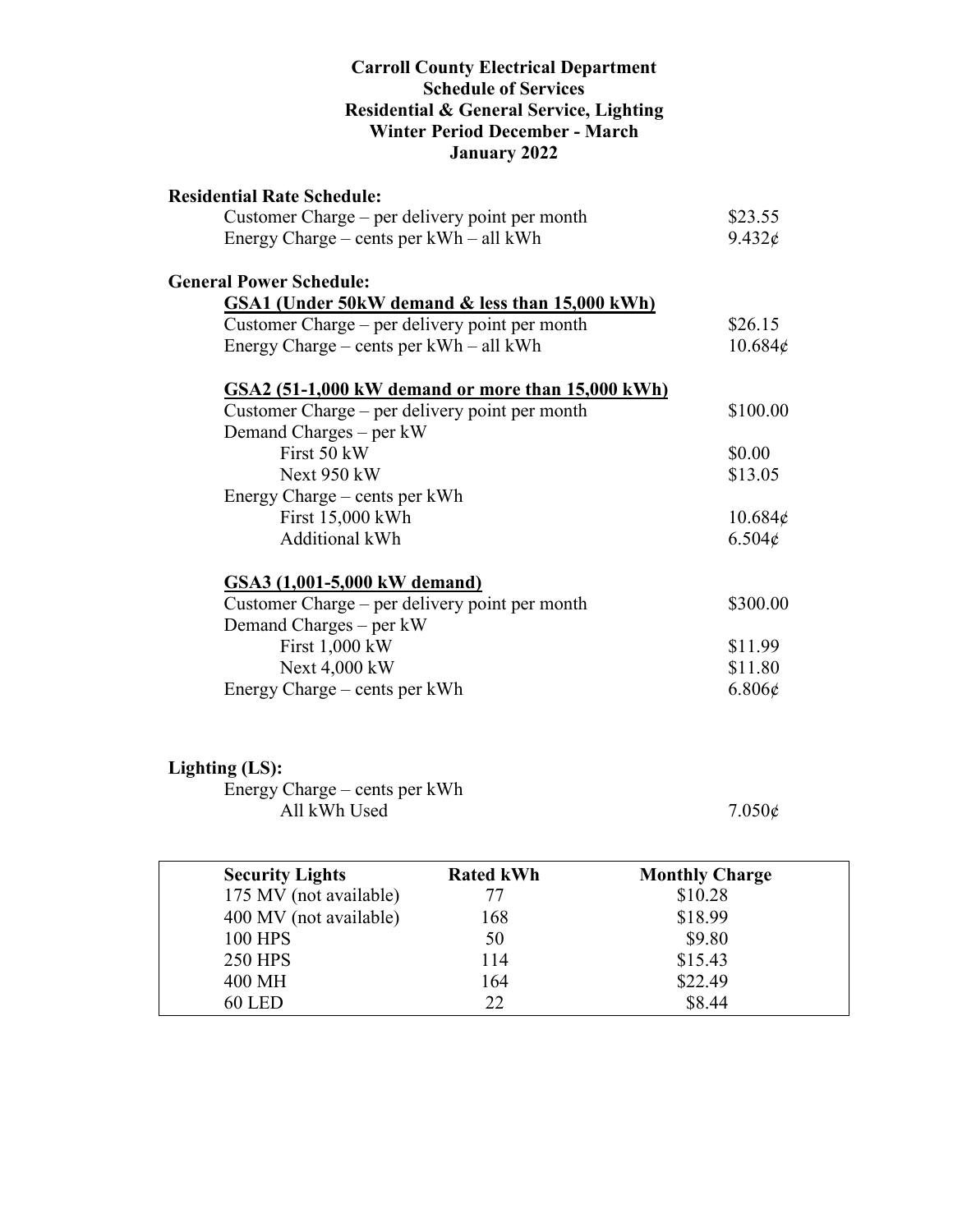#### **Carroll County Electrical Department Schedule of Services Manufacturing Service Rate Winter Period December - March January 2022**

### **General Service Time-of-Use Rates**

| <b>GSB</b> (5,001-15,000 kW demand)            |                 |
|------------------------------------------------|-----------------|
| Customer Charge – per delivery point per month | \$1,500.00      |
| Administrative Charge                          | \$350.00        |
| Demand Charges - per kW                        |                 |
| OnPeak KW                                      | \$9.90          |
| Maximum KW                                     | \$5.21          |
| <b>Excess over Contract KW</b>                 | \$9.90          |
| Energy Charge – cents per kWh                  |                 |
| OnPeak kWh                                     | $7.962\epsilon$ |
| OffPeak kWh - First 200 Hours                  | $6.828\epsilon$ |
| OffPeak kWh - Next 200 Hours                   | 3.148¢          |
| OffPeak kWh - Additional Hours                 | $2.807\epsilon$ |
| <b>GSC (15,001-25,000 kW demand)</b>           |                 |
| Customer Charge – per delivery point per month | \$1,500.00      |
| Administrative Charge                          | \$350.00        |
| Demand Charges – per kW                        |                 |
| OnPeak KW                                      | \$9.90          |
| Maximum KW                                     | \$4.70          |
| <b>Excess over Contract KW</b>                 | \$9.90          |
| Energy Charge – cents per kWh                  |                 |
| OnPeak kWh                                     | $7.962\epsilon$ |
| OffPeak kWh - First 200 Hours use of Demand    | $6.828\epsilon$ |
| OffPeak kWh - Next 200 Hours use of Demand     | $3.148\phi$     |
| OffPeak kWh – Additional Hours use of Demand   | $2.807\epsilon$ |
| <b>GSD</b> (25,001 kW demand and greater)      |                 |
| Customer Charge – per delivery point per month | \$1,500.00      |
| Administrative Charge                          | \$350.00        |
| Demand Charges - per kW                        |                 |
| OnPeak KW                                      | \$9.90          |
| Maximum KW                                     | \$4.59          |
| <b>Excess over Contract KW</b>                 | \$9.90          |
| Energy Charge – cents per kWh                  |                 |
| OnPeak kWh                                     | $7.962\epsilon$ |
| OffPeak kWh – First 200 Hours use of Demand    | $6.828\phi$     |
| OffPeak kWh – Next 200 Hours use of Demand     | $3.304\phi$     |
| OffPeak kWh – Additional Hours use of Demand   | $2.807\epsilon$ |